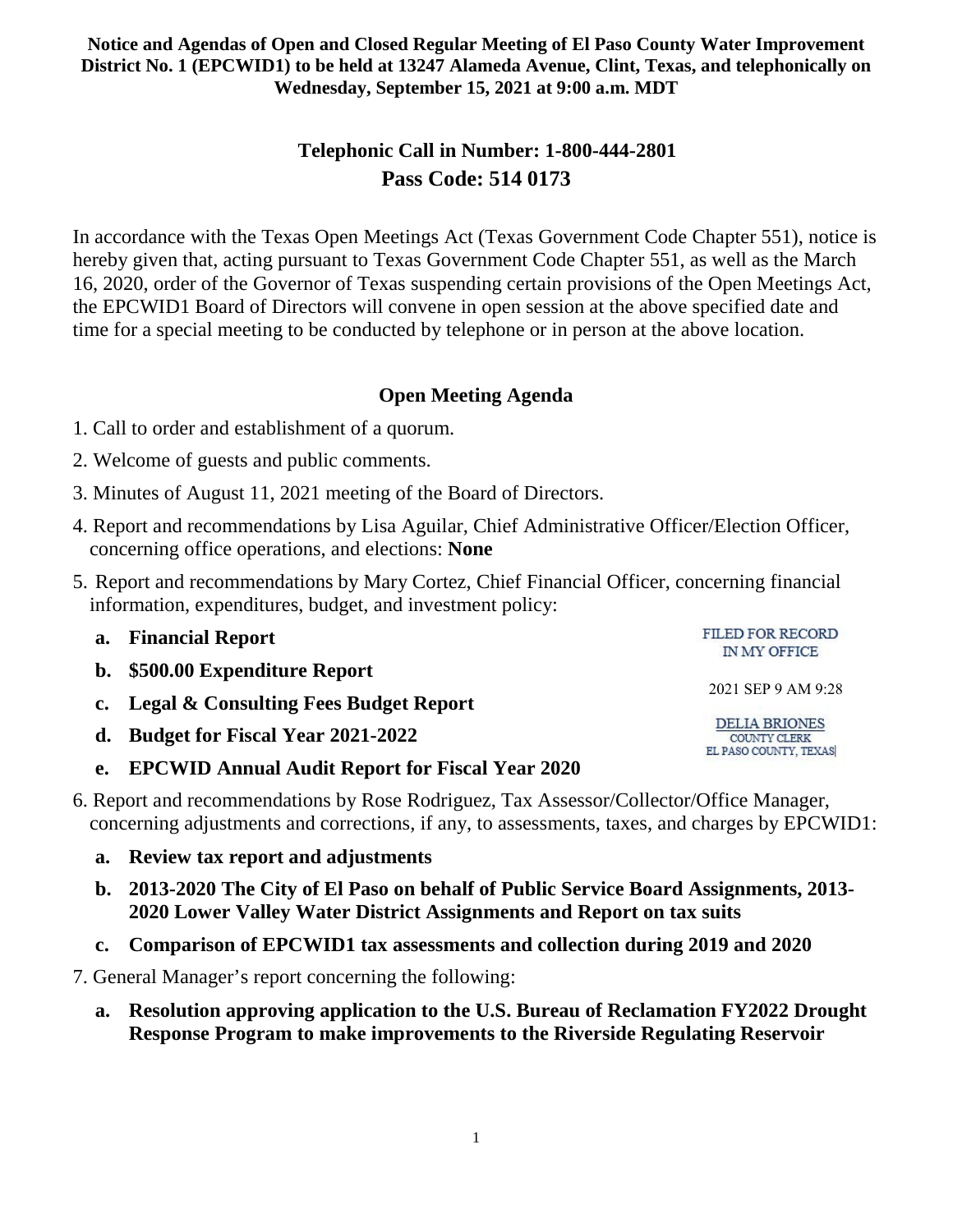- **b. Resolution approving application to the Rio Grande Council of Government's FY2021 Regional Solid Waste Project Allocation for purchasing a small solid waste shredding machine**
- **c. President Joe Biden appoints former General Manager, Maria Elena Giner, of the Border Environment Cooperation Commission as United States Commissioner of International Boundary Water Commission**
- **d. USBR grant award for 75 thousand dollars, for concrete lining of Montoya Main and Montoya A Laterals**
- **e. Application 2249, by Lower Valley Water District, consider 2nd offer for portion of Dolan Drain, from heading to Skov Road, Block 12, Socorro Grant, approximately 13 acres of surplus land.**
- **f. Review and Update of Drought Policies regarding Use of District Rights-of-Ways**
- **g. Discuss the 2001 Implementing 3rd Party Contract and License 1900 for use of District's drains within the limits of the City of El Paso**
- 8. District Engineer's reports and recommendations concerning the following:
	- **a. Rio Grande Project Operating Agreement Accounting**
	- **b. Rio Grande Project Compact Accounting**
	- **c. Rio Grande Project Water Supply and Water Allocations**
	- **d. Status of 3rd Party Construction in District Canals and Drains**
- 9. Maintenance Manager's reports and recommendations concerning the following:

### **a. Drain maintenance program and water delivery system**

10. Water Master's reports and recommendations concerning the following:

# **a. Water use and availability**

- 11. Water delivery allocations to EPCWID1 water users and water available by contract: **None**
- 12. Subdivision Plats within District Boundary requirement in License Manual: **None**
- 13. Applications for Licenses for Use of District Real Property:
	- **a. Application 3026, by Zayo Group, for a 25-year-license to construct a subsurface fiber optic cable system across Franklin Canal (an irrigation canal) at the intersection of Delta, approximately station 174+82**
	- **b. Application 3054, by Conterra Ultra Broadband LLC, for a 25-year-license to construct an aerial fiber optic cable system across Franklin Canal (an irrigation canal) at the NW intersection of Alameda Avenue & Nevarez Rd., approximately station 901+94.33**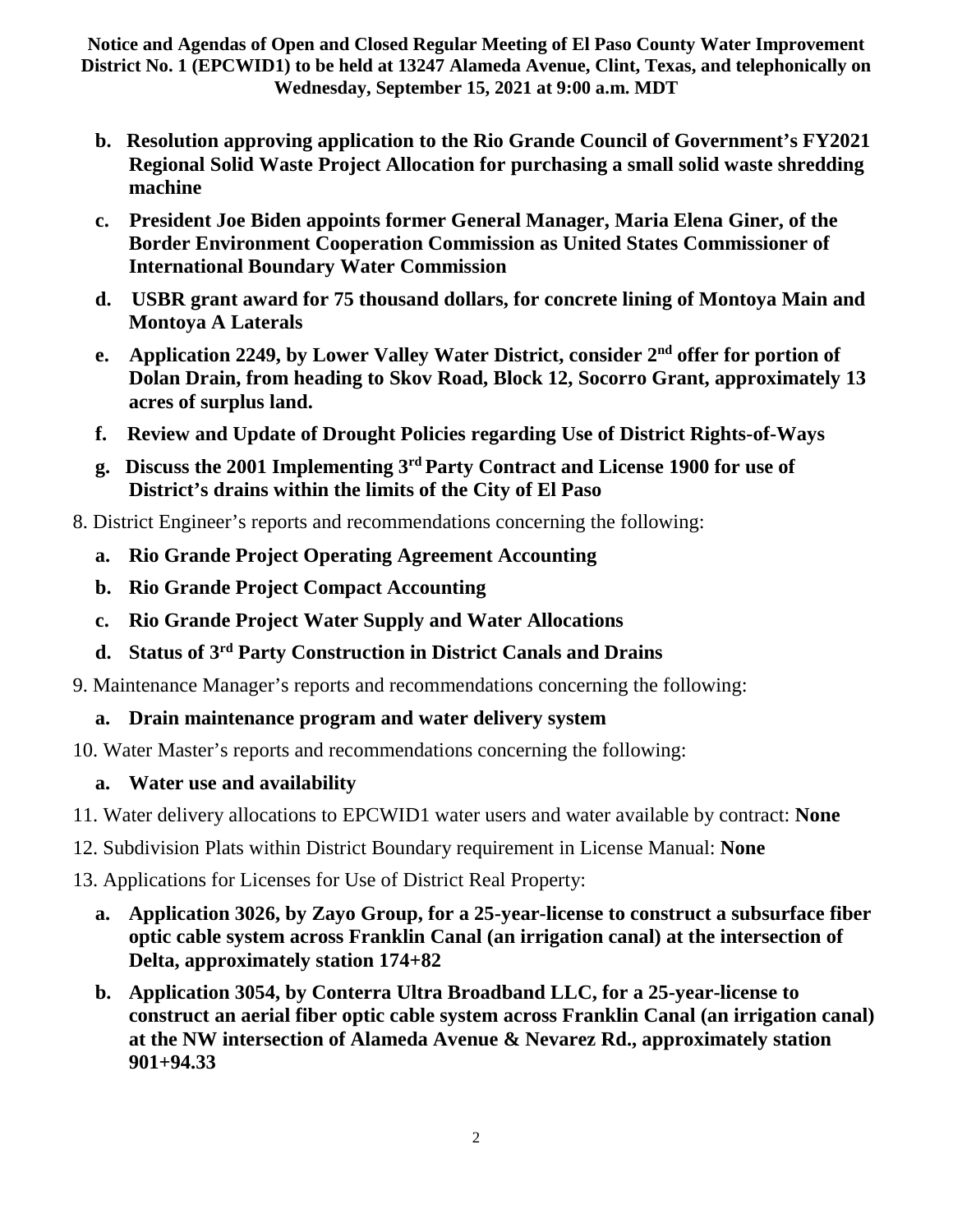- **c. Application 3055, by Transtelco, Inc., for a 25-year-license to construct an aerial fiber optic cable system across Franklin Canal (an irrigation canal) Northeast East of Ramos Court, approximately station 452+29.74**
- **d. Application 3056, by Transtelco, Inc., for a 25-year-license to construct an aerial fiber optic cable system across Franklin Canal (an irrigation canal), South of N. Carolina Dr., approximately station 536+57.07**
- **e. Application 3057, by Transtelco, Inc., for a 25-year-license to construct an aerial fiber optic cable system across Franklin Canal (an irrigation canal), at Alameda Avenue approximately station 609+66.3**
- **f. Application 3058, by Transtelco, Inc., for a 25-year-license to construct an aerial fiber optic cable system across Franklin Canal (an irrigation canal), NW of Valdespino St. approximately station 679+99.22**
- **g. Application 3059, by Transtelco, Inc., for a 25-year-license to construct an aerial fiber optic cable system across Franklin Canal (an irrigation canal), at N. Zaragoza Rd. approximately station 763+63.4**
- **h. Application 3060, by Transtelco, Inc., for a 25-year-license to construct an aerial fiber optic cable system across Franklin Canal (an irrigation canal), at Alameda Avenue approximately station 794+41.66**
- **i. Application 3061, by Transtelco, Inc., for a 25-year-license to construct a subsurface optic cable system across Southside Feeder Lateral (an irrigation canal), at Socorro Rd. approximately station 16+16.6**
- **j. Application 3062, by Transtelco, Inc., for a 25-year-license to construct an aerial optic cable system across Southside Feeder Lateral (an irrigation canal), at Southside Rd. approximately station 45+40.72**
- **k. Application 3063, by Transtelco, Inc., for a 25-year-license to construct an aerial optic cable system across Middle Drain (an irrigation canal), at N. Zaragoza Rd. approximately station 788+03.35**
- **l. Application 3064, by Transtelco, Inc., for a 25-year-license to construct an aerial optic cable system across Jornado Lateral (an irrigation canal), at Old County Dr. approximately station 62+33.81**
- **m. Application 3065, by Transtelco, Inc., for a 25-year-license to construct a subsurface optic cable system across Jornado Lateral (an irrigation canal), at Alameda Avenue approximately station 68+38.23**
- **n. Application 3066, by Transtelco, Inc., for a 25-year-license to construct an aerial optic cable system across Jornado Lateral (an irrigation canal), at Davis Dr. approximately station 34+14.90**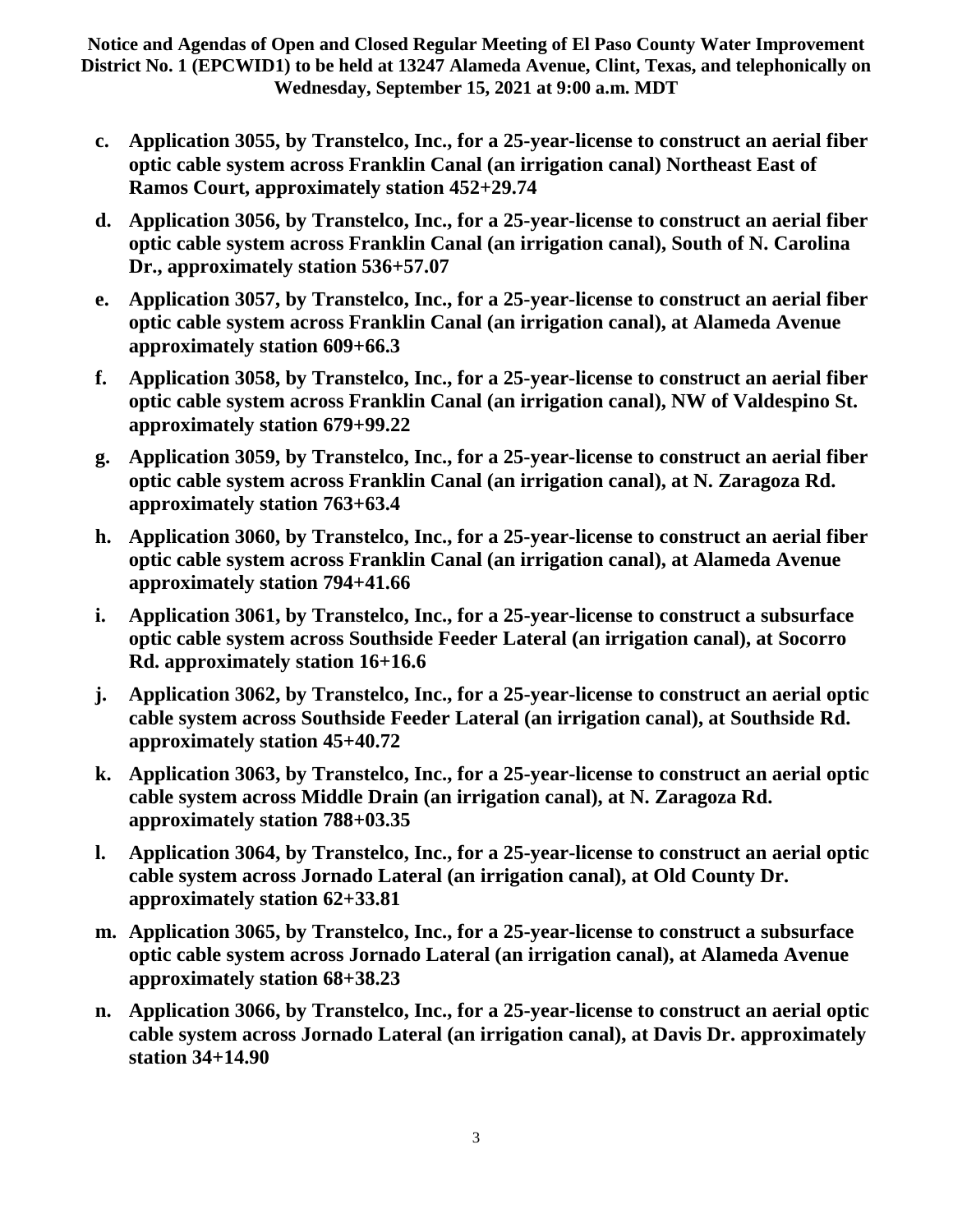- **p. Application 3067, by Transtelco, Inc., for a 25-year-license to construct an aerial optic cable system across Jornado Lateral (an irrigation canal), SW of intersection of New Haven and Roseway Dr. approximately station 0+88.41**
- **o. Application 3068, by Transtelco, Inc., for a 25-year-license to construct an aerial optic cable system across Juan De Herrera Main Lateral (an irrigation canal), SW of Indian Place approximately station 119+01.18**
- **p. Application 3069, by Transtelco, Inc., for a 25-year-license to construct an aerial optic cable system across Cinecue Lateral (an irrigation canal), at Yarbrough Dr. approximately station 00+84**
- **q. Application 3070, by Transtelco, Inc., for a 25-year-license to construct an aerial optic cable system across Irwin Lateral (an irrigation canal), at Yarbrough Dr. approximately station 0+82**
- **r. Application 3071, by Transtelco, Inc., for a 25-year-license to construct an aerial optic cable system across Playa Lateral (an irrigation canal), at Pecan Ct. approximately station 33+17.55**
- **s. Application 3072, by Transtelco, Inc., for a 25-year-license to construct an aerial optic cable system across Mesa Drain (an irrigation canal), at Caliche approximately station 1119+26.44**
- **t. Application 3073, by Transtelco, Inc., for a 25-year-license to construct an aerial optic cable system across Bowman Lateral (an irrigation canal), at North Loop Dr. approximately station 27+89.11**
- 14. Sale of Surplus District Real Property under 49.226 of the Texas Water Code: **None**
- 15. Any or all of the items shown on the attached Closed Meeting Agenda.
- 16. Consideration of agenda items for next regular board meeting.
- 17. Adjournment.

At any time during the open meeting, the Board of Directors may retire into a closed meeting to discuss the subjects shown on the Closed Meeting Agenda after the presiding officer publicly announces that a closed meeting will be held; and identifies the section or sections of Chapter 551 of the Texas Government Code under which the closed meeting is held.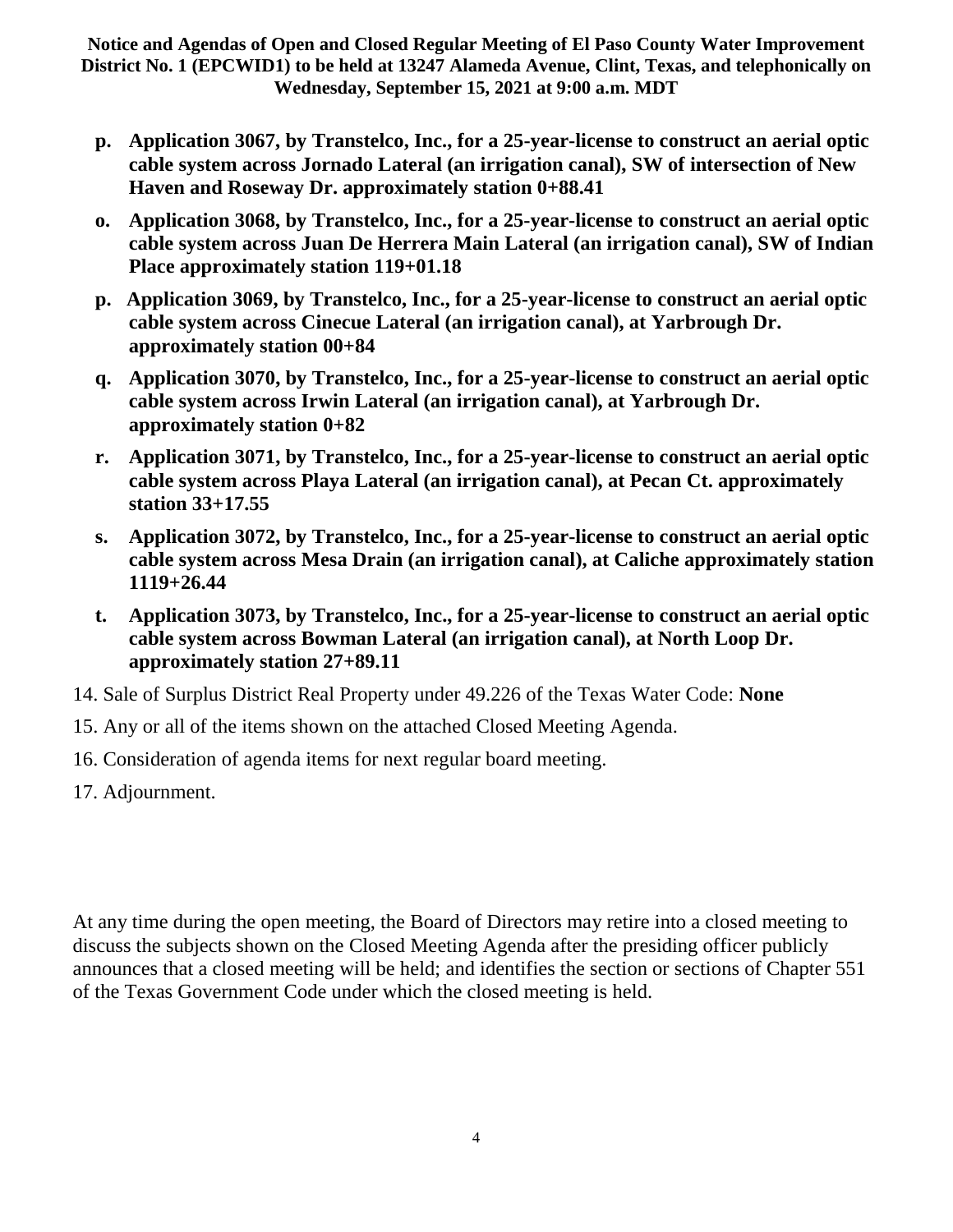## **Closed Meeting (Executive Session) Agenda**

- 1. Pursuant to Texas Gov. Code §551.071 the Board of Directors will conduct a private consultation with its attorneys seeking advice of such attorneys regarding the following pending or contemplated litigation; or settlement offer(s); or on the following matter(s) in which the duty of the attorneys to EPCWID1 under the Texas Disciplinary Rules of Professional Conduct of the State Bar of Texas clearly conflict with chapter 551 of the Texas Government Code:
	- **a. New Mexico Lower Rio Grande Water Rights Adjudication No. CV-96-888-SSI 97- 104/107.**
	- **b. Status of State of Texas v State of New Mexico and State of Colorado, No. 22O141 Original in the United States Supreme Court and Intervention by the United States.**
	- **c. State of New Mexico ex rel. Office of The New Mexico State Engineer, Plantiff-Appellee, v. Margie Garcia Oscar v. Butler, Rose Marie Arispe Butler and Sammie Singh, Defendants-Appellants, and Elephant Butte Irrigation District, et. al., Defendants No. A-1-CA-36269.**
	- **d. Albert Lopez & Lexby Lopez vs. City of El Paso, Texas, EPCWID#1, Mid-West Textile Company and Union Pacific Railroad Company, Cause No. 2017-DCV0065.**
	- **e. Rogelio Trevizo vs. El Paso County Water Improvement District #1, Cause No. 2019DCV1164.**
	- **f. ALLIANCE ESG, LLC d/b/a ALLIANCE ENVIRONMENTAL SERVICES GROUP and GERALD and CHRISTINE GOODWIN, Individually, Plaintiffs, vs. EL PASO COUNTY WATER IMPROVEMENT DISTRICT NO. 1, Defendant, Cause No. 2020DCV2782.**
- 2. Pursuant to Texas Government Code §551.072, the Board will conduct a closed meeting to discuss the licensing, sale, purchase, exchange, lease or value of real property as shown on the open meeting agenda under items 7, 12, 13, 14 and/or 15.
- 3. Pursuant to Texas Government Code §551.074, the Board will conduct a closed meeting to deliberate the appointment, employment, evaluation, reassignment, duties, discipline, or dismissal of the below indicated officer(s) or employee(s) of EPCWID1 indicated below:

### **None**

- 4. Pursuant to Texas Government Code §551.076, the Board will conduct a closed meeting to deliberate Security Devices or Security Audits.
- 5. Pursuant to Texas Government Code §551, the Board will conduct a closed meeting to receive advice regarding professional service contracts.